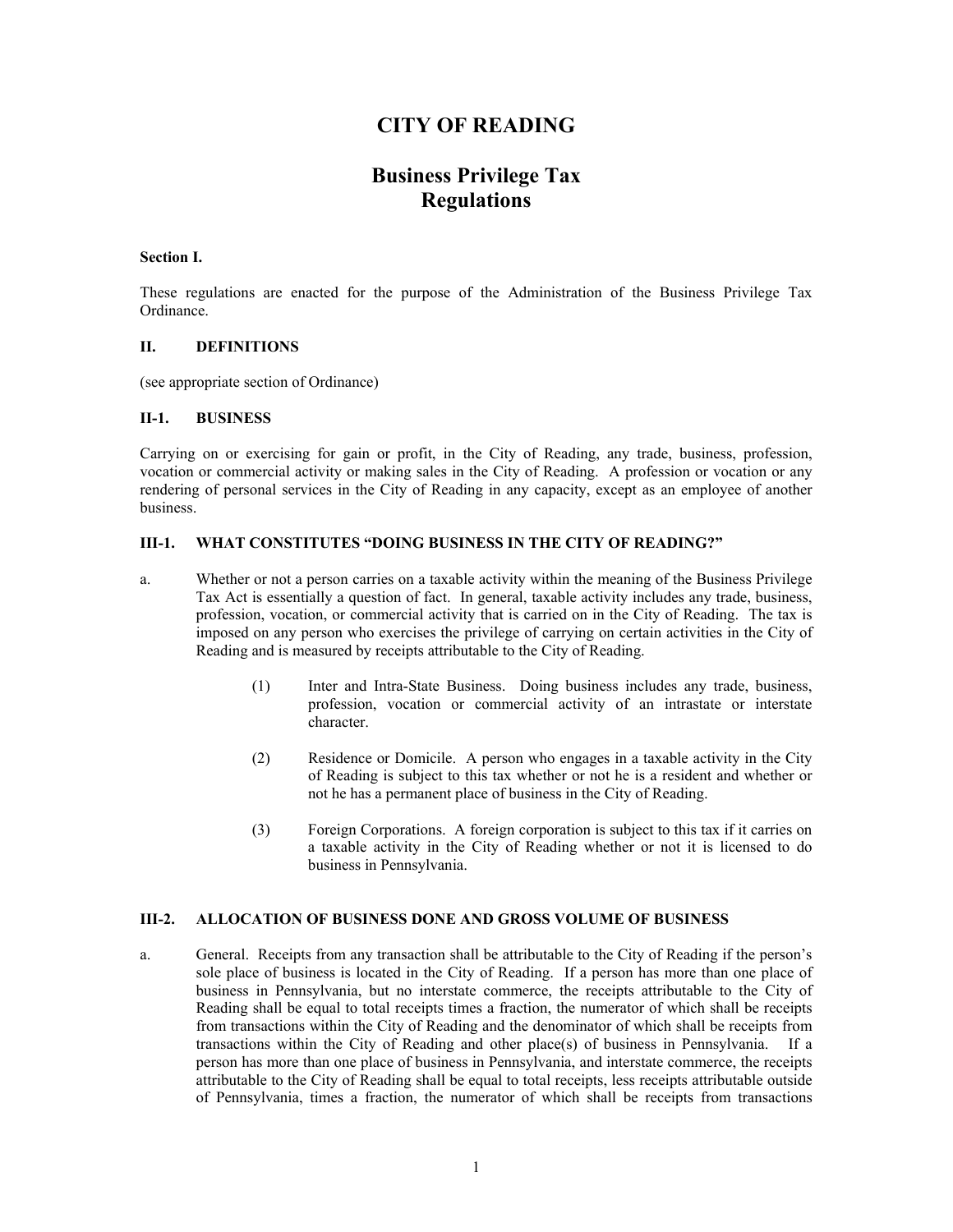within the City of Reading and the denominator of which shall be receipts from transactions within the City of Reading and other place(s) of business in Pennsylvania.

- b. Persons rendering professional, commercial, industrial or personal services.
	- (1) General. Receipts from any service shall be attributable to the City of Reading if the transaction or any activity in connection therewith occurs within the City of Reading; or is generated, directed, managed, or controlled by a place of business in the City of Reading and contributes to the taxpayer's ultimate business purpose; or where there is no other place of business.
	- (2) Out of City Branch Office. Where a taxpayer maintains a bona fide branch office or place of business outside the City of Reading, he will nevertheless be subject to Business Privilege Tax liability on those receipts which are the result of services rendered or business activities generated within or attributable to the City of Reading. Said taxpayer will be permitted to exclude his branch office receipts from his taxable gross receipts only where he sustains the burden of proving that the City of Reading does not have the requisite minimal contact or nexus with those receipts to sustain the imposition of the Business Privilege Tax.
- c. Lessors of tangible personal property. Persons doing business within the City of Reading who own and hold title to tangible personal property which is leased to others are required to report gross receipts from the rental of or license to use such property according to the following rules:
	- (1) Where the original situs of the property is within the City of Reading the receipts from tangible personal property leased to others are deemed to be:

Wholly taxable receipts, if the property is delivered to lessees inside Pennsylvania.

Non-taxable receipts, if the property is delivered to lessees outside Pennsylvania.

(2) Where the original situs of the property is outside Pennsylvania, the receipts from tangible personal property leased to others are deemed to be:

> Allocable receipts, if the property is delivered to lessees within the City of Reading.

> Non-allocable and non-taxable receipts, if the property is delivered to lessees outside the City of Reading whether within or without the United States.

> The term "original situs", as used herein, means the place at which the property is warehoused when not leased to others and to which place the property is returned upon termination of the lease. Where there is no such established place, the term "original situs" shall mean the principal office of the taxpayer.

> This subsection does not apply to conditional sales of tangible, personal property.

d. Lessors of real property. Persons doing business within the City of Reading who own and hold title to real property which is leased to others are required to report the gross receipts from the rental of all such property which is situated in the City of Reading. This subsection does not apply to conditional sales of real property. Where a lessor has no more than two rental units in his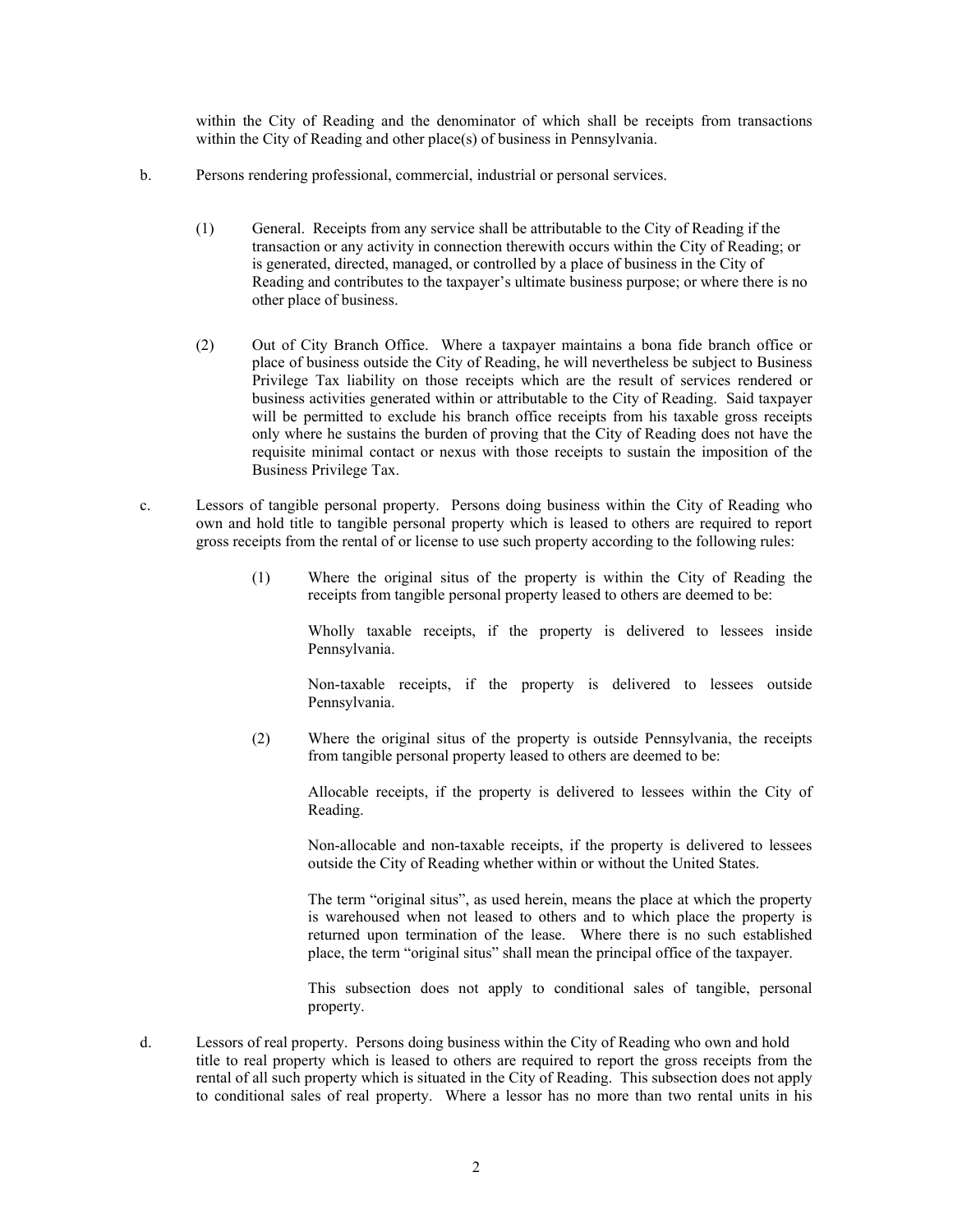principal place of residence such rentals are excluded from taxable receipts provided he has no other rental units of realty located within the City of Reading

- e. Place of origin and delivery outside of the City of Reading. Where the sale of origin of goods, wares and merchandise in a sales transaction is a location owned or leased by the seller outside of the City of Reading and the place of delivery is a location outside of the City of Reading regularly maintained by the other party to the transaction, the receipts are non-allocable and non-taxable.
- f. Location of Vendee. Receipts from the sale of goods, wares and merchandise delivered to a vendee located outside of the City of Reading by an employee of the taxpayer who works in or from, or is attached to the City of Reading place of business of the taxpayer, is fully taxable if the vendee is located within Pennsylvania and non-taxable if the vendee and place of delivery is located outside of Pennsylvania.
- g. There will be no allocation for receipts generated in intrastate commerce unless the receipts sought to be excluded from Business Privilege Tax returns are clearly allocable to a bona fide branch office or other place of business located outside of the City of Reading. The burden of proving that any receipt is allocable to an office or other place of business located outside of the City of Reading is on the taxpayer and he must be able to support any such exclusion of receipts from the City of Reading on the basis of clear and objective evidence shown on his books, records and accounts. If a taxpayer does not keep his books, records and accounts in a manner which will clearly and objectively show the allocation of receipts to his various branch office or places of business, the Business Privilege Tax will be based on the entire amount of gross receipts from all intrastate sources. The receipts will not be allocated on the basis of subjective and unrecorded data.
- h. The following is a list of factors which are relevant, but not conclusive, for determining whether a person maintains a bona fide non-City branch office within the meaning of this section:
	- (1) Name of taxpayer in telephone directory, or building directory (if applicable), or on door leading to entrance of office or otherwise displayed on the office exterior.
	- (2) Stationery and calling cards showing address.
	- (3) Storage of inventories or display samples at location in question.
	- (4) A written lease for the space involved and the payment of rent.
	- (5) A written agreement for the maintenance of an office by an agent or agency on behalf of the taxpayer.
	- (6) Employees based in or operating out of a location outside of the City of Reading.
	- (7) The expenses attributable to an office located outside of the City of Reading are allowed as deductions on the taxpayer's federal income tax return.
	- (8) The office serves as a base of operations from which the person manages, directs and controls business activities.

No single factor will raise a presumption that a bona fide office located outside of the City of Reading exists. Use by the taxpayer or his agents or employees of facilities provided by the taxpayer's client, employer, customer, or any other person, even for a protracted period of time and even where such use constitutes part of the contractual or business arrangement entered into by the taxpayer with the said client, employer,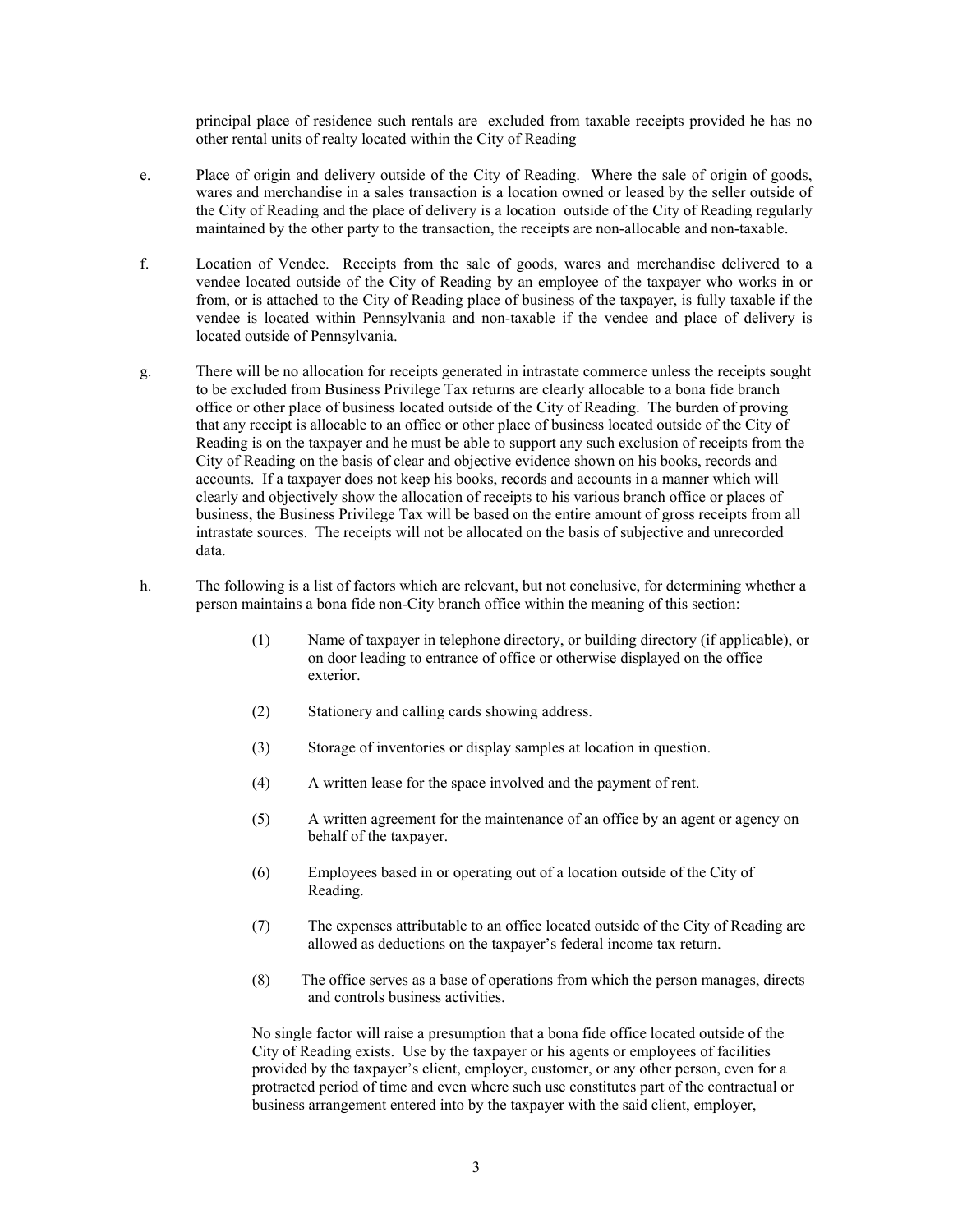customer, or any other person does not establish a branch office located outside of the City of Reading for purposes of allocation of gross receipts.

- i. A field trailer used by contractors can be considered a bona fide branch office located outside of the City of Reading office only if all the following activities are conducted therein:
	- (1) It bears the name of the taxpayer.
	- (2) It is staffed by taxpayer's employees who report directly to the field site, and who control the operation from that site.
	- (3) At least one telephone is present and listed in the taxpayer's name.
	- (4) It is maintained at the same site for no less than sixty (60) days.
	- (5) It is owned and maintained by the taxpayer or has all the indicia of ownership by the taxpayer.
	- (6) Business is solicited.
	- (7) Meetings are held.
	- (8) Mail is received.
	- (9) Supplies are stored.
	- (10) Accounting and other administrative duties are performed.
- j. An office maintained in the taxpayer's home which is located outside of the City of Reading is a bona fide office or place of business only if it meets the test set forth in h. above and if it is exclusively used on a regular basis as such for federal income tax purposes under the United States Internal Revenue Code of 1976, as amended.
- k. A motel or hotel residence, used on a long-term basis, is not a bona fide branch located outside the City of Reading unless it fulfills the criteria set forth above.

#### **III-3. INTERSTATE COMMERCE**

- a. General. Receipts from transactions involving more than one state are not exempt from the Business Privilege Tax, but are to be included in the tax base either in their entirety, excluded in their entirety, or apportioned as provided in these regulations.
- b. What constitutes "interstate commerce". Transactions will be deemed to involve interstate commerce only when there are significant transactions or activities conducted in states other than Pennsylvania that contribute to the generation of gross receipts. The citizenship or residence of the parties to any transaction has no relevance in determining the interstate character of a business. Where a sales transaction is involved, it is of no importance in which state title to the goods passes, or whether the goods are shipped f.o.b. one state to another.
- c. Sale and delivery in Pennsylvania. Interstate commerce is not deemed to be involved in sales made by a City of Reading seller to customers located outside of Pennsylvania where the property is delivered directly to the purchaser or his agent within Pennsylvania, notwithstanding the fact that the purchaser or his agent intends to, and later does, transport the property to a point outside Pennsylvania.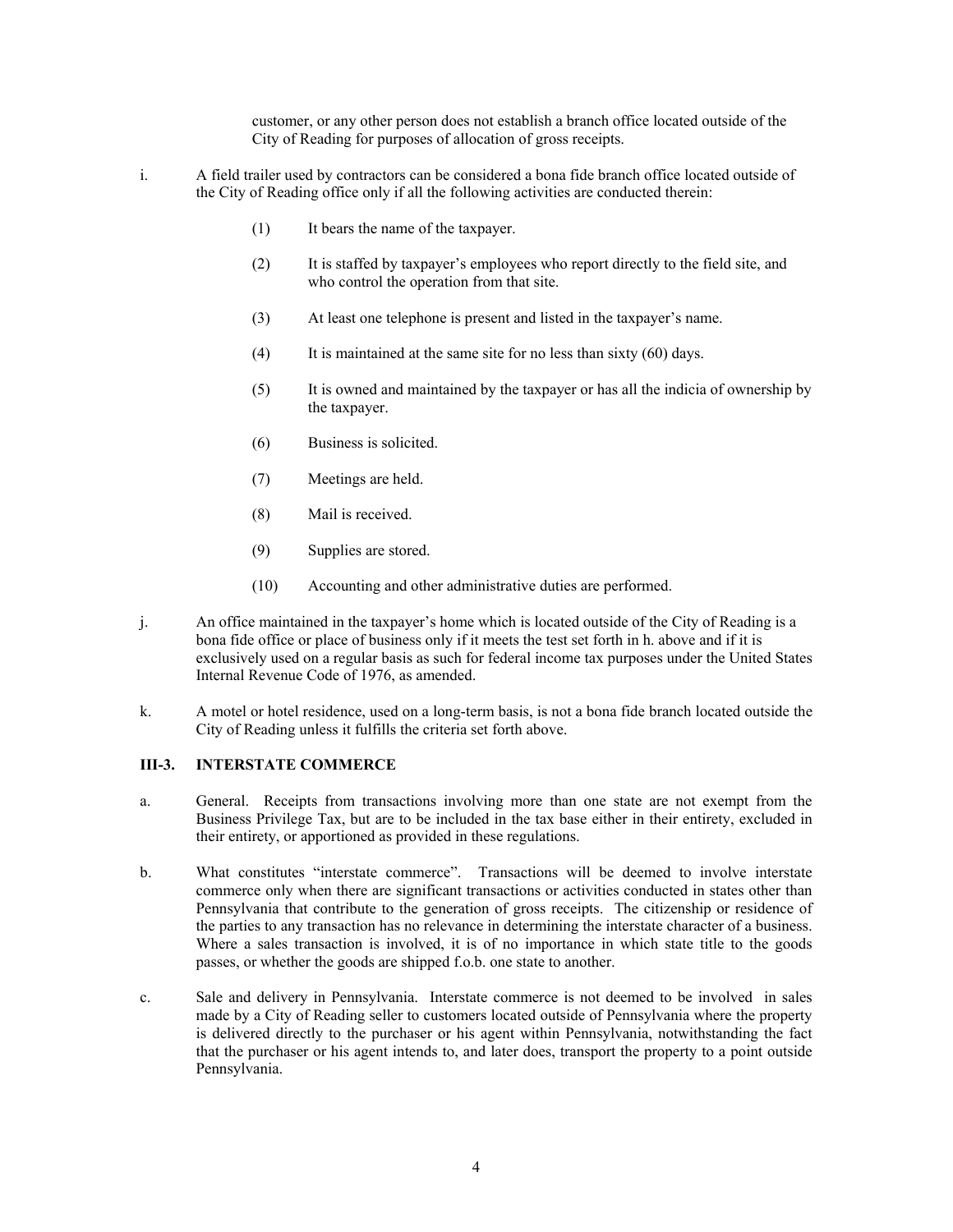- d. Shipment from Reading by seller. Sales will be considered as having been made in interstate commerce when the seller, as a necessary incident to the contract of the sale, agrees to, and does, deliver the property to the purchaser at a point outside of Pennsylvania, or delivers the property to a common carrier consigned to the purchaser at a point outside Pennsylvania.
- e. Delivery to "packing company" in the City of Reading. Whenever property is sold by seller to a customer located outside Pennsylvania and, pursuant to the terms of the contract of sale, delivery is made from the seller's place of business in the City of Reading to a packing company located in the City of Reading for delivery to the purchaser at a point outside of Pennsylvania said transaction constitutes "interstate commerce".
- f. Delivery to buyer's Pennsylvania place of business. Where a purchaser maintains an office, warehouse or receiving station in Pennsylvania for the purpose of receiving, or inspecting or assembling, or routing, or combining shipments destined for out-of-state places of business, interstate commerce is not deemed to be involved with respect to deliveries made to such premises by a City of Reading seller, notwithstanding the fact that the purchaser intends to, and later does, transport the property received at such premises to a point outside Pennsylvania.
- g. Shipments into the City of Reading from seller's out-of-state place of business. With respect to sales made by a City of Reading seller, the transaction will be considered to be one in interstate commerce if, by the express terms of the contract of sale, or the established practice of doing business, the seller is required to deliver by transporting or shipping the property from his place of business situated outside of Pennsylvania directly to the purchaser at a point within the City of Reading.
- h. Shipments into the City of Reading from a third party's out-of-state place of business. Interstate commerce is not deemed to be involved if the City of Reading seller causes direct delivery to be made to the purchaser at a point in the City of Reading from an out-of-state source of supply owned or operated by a third party (one from whom the seller buys).
- i. Delivery from seller's out-of-state place of business via his office. Interstate commerce is not deemed to be involved with respect to sales made to a Pennsylvania purchaser if the property is shipped from the seller's place of business located outside of Pennsylvania to the seller's place of business in the City of Reading from which point the goods are delivered to the purchaser.
- j. Apportionment of receipts from Interstate commerce. Where receipts cannot be allocated as set forth above in III-3.c.-i., receipts from interstate commerce may be apportioned in a manner similar to the sales factor for purposes of the Pennsylvania Corporate Net Income Tax under Article IV of the Tax Reform Act of 1971, as amended., and the regulations thereunder.
- k. Apportionment for Professional Services.
	- (1) Professional fees derived from services billed on an hourly basis shall be apportioned by excluding receipts attributable to charges to the client for services performed out-of-state.
	- (2) Professional services rendered on a flat or fixed fee basis or a contingent-fee basis shall be apportioned according to a ratio whose numerator consists of hours spent on the engagement while out-of-state and whose denominator consists of total hours spent on the same engagement for the same client.
	- (3) Professional services performed under a contract which sets forth the percentage or amount of the total contract price attributable to a specific activity to be performed out-of-state shall be apportioned according to the contract terms, as long as such amount is a reasonable allocation.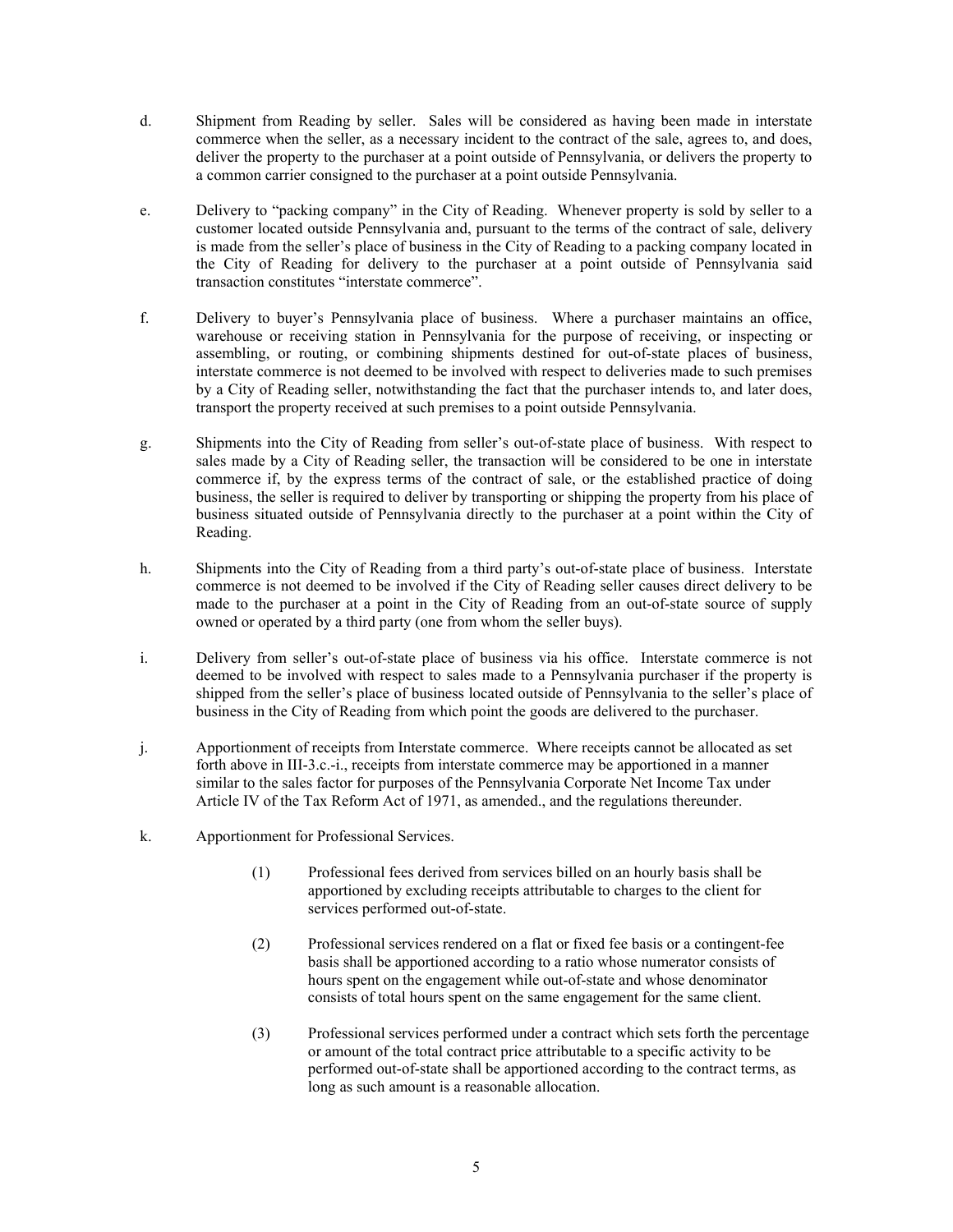- l. The following is a list of factors which are relevant, but not conclusive, for determining whether a person's activities in another state constitute interstate commerce:
	- (1) A nexus in the foreign jurisdiction sufficient to support the imposition of a similar tax by the state.
	- (2) A provision in the contract or agreement between the taxpayer and his client or customer which specifically assigns a reasonable portion of the overall fee to activities required to be performed in the foreign jurisdiction.
	- (3) The length of time spent by the taxpayer in the out-of-state location.
	- (4) The necessity for the services that are performed out-of-state in generating the overall gross receipts.
	- (5) The inability of the taxpayer to perform the service which generates gross receipts in its entirety in Pennsylvania.
	- (6) The number of employees who are required to perform the activities in the foreign jurisdiction. Utilizing an independent contractor located in the foreign jurisdiction to carry out of the taxpayer's out-of-state activities does not constitute the taxpayer's presence in a foreign jurisdiction for purposes of excluding receipts from the City of Reading's Business Privilege Tax.
	- (7) The person manages, directs and controls business activities in the foreign jurisdiction.

# **III-4. CONTRACTORS PEFORMING BUILDING OR CONSTRUCTION WORK OUTSIDE THE CITY OF READING**

- a. Contractors with field offices. City of Reading contractors or sub-contractors engaged in the performance of building and construction contracts at a point outside the territorial limits of the City of Reading may exclude from the measure of the tax the receipts derived therefrom, provided that a field office was maintained on the premises of the project during the performance of the contract to such an extent as to constitute doing local business at the situs of the job.
- b. Alterations and repairs. The provisions of this section apply only to contractors engaged either in the erection of new buildings or in the complete alteration and remodeling of old buildings. They do not apply to contractors who engage in alteration or repair jobs of a limited scope such as a roofer repairing a damaged roof of a building situated outside the City of Reading, or a painter renovating apartment in an apartment house located outside the City of Reading.
- c. Engineers and technicians. The exemption provisions of this section do not apply to engineers and other technicians rendering personal services outside the City of Reading.
- d. Qualifications for exemptions. To qualify hereunder the contractor must show that he established a place of business at the situs of the job by setting up a field office thereat with machinery and equipment for the use in fulfillment of the contract, and performed such other acts as to constitute doing local business at the situs of the job.

# **III-5. BROKERS AND AGENTS WITH OUT-OF-CITY OFFICES**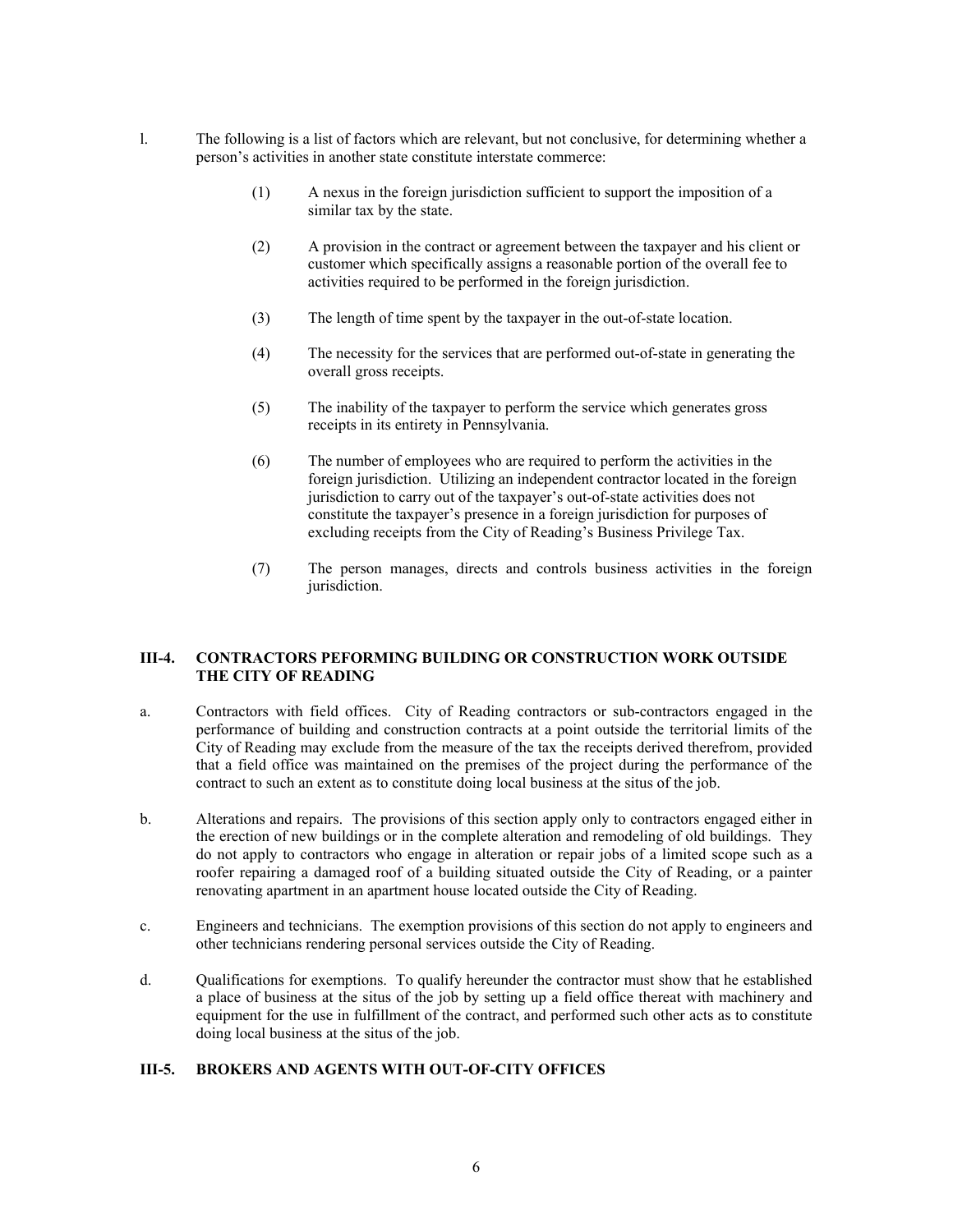a. Where a general agent or broker of an insurance, real estate or other firm maintains a branch office outside of Reading, the commissions attributable to such branch office may be excluded from gross receipts. Commissions will be deemed attributable to the Reading office, and hence subject to inclusion in the measure of tax, if they result from the efforts of brokers, sub-agents or employees who work in, or from, or are attached to the Reading office.

#### **IIIa(1)-1. TAX RATE**

(see appropriate section of Ordinance)

#### **IIIb(1)-1 PERSONS IN BUSINESS DURING THE ENTIRE PREVIOUS CALENDAR YEAR**

(see appropriate section of Ordinance)

# **IIIb(2)-1 PERSONS WHO HAVE COMMENCED BUSINESS BEFORE THE BEGINNING OF THE TAX YEAR BUT AFTER THE BEGINNING OF THE PREVIOUS FULL CALENDAR YEAR**

(see appropriate section of the Ordinance)

# **IIIb(3)-1 PERSONS WHO COMMENCE BUSINESS AFTER THE BEGINNING OF A TAX YEAR**

(see appropriate section of the Ordinance)

## **IIIb(4)-1 BUSINESS TEMPORARY, SEASONAL OR ITINERANT BY NATURE**

(see appropriate section of the Ordinance)

#### **IIIc(1) PERSONS, BUSINESSES AND RECEIPTS EXEMPTED**

- **IIIc(1)-1** Non-profit corporations or associations, religious, charitable and educational institutions. Business income not included. The exclusion from taxation of receipts from the business of non-profit religious, charitable or educational organizations is limited to those receipts derived from activities which are connected with the non-commercial operation of the organization. Commercial activities carried on by such an organization are taxable. All business income of non-profit religious and charitable and educational organizations is taxable.
- **IIIc(1)-2** Receipts from sales to governmental agencies and non-profit organizations. Sales to institutions. Receipts from sales made or services rendered to governmental bodies and to religious charitable and educational corporations and associations shall not be excluded from the tax base. The statute does not grant any exemption to taxpayers transacting business with such agencies or institutions.

#### **IIIc(2) STATE TAX OR LICENSE**

**III-(2)-1** Nominal or registration fees. The fact that a taxpayer receives a certificate or other document which is designated a "license" from the Commonwealth of Pennsylvania for which the taxpayer pays a sum of money does not exempt the taxpayer from the Business Privilege Tax. Flat annual fees, fees which are not related to gross income or amount of production, or fees that are nominal in nature are not considered true license fees and hence payment of such fees will not exempt the taxpayer from the Business Privilege Tax.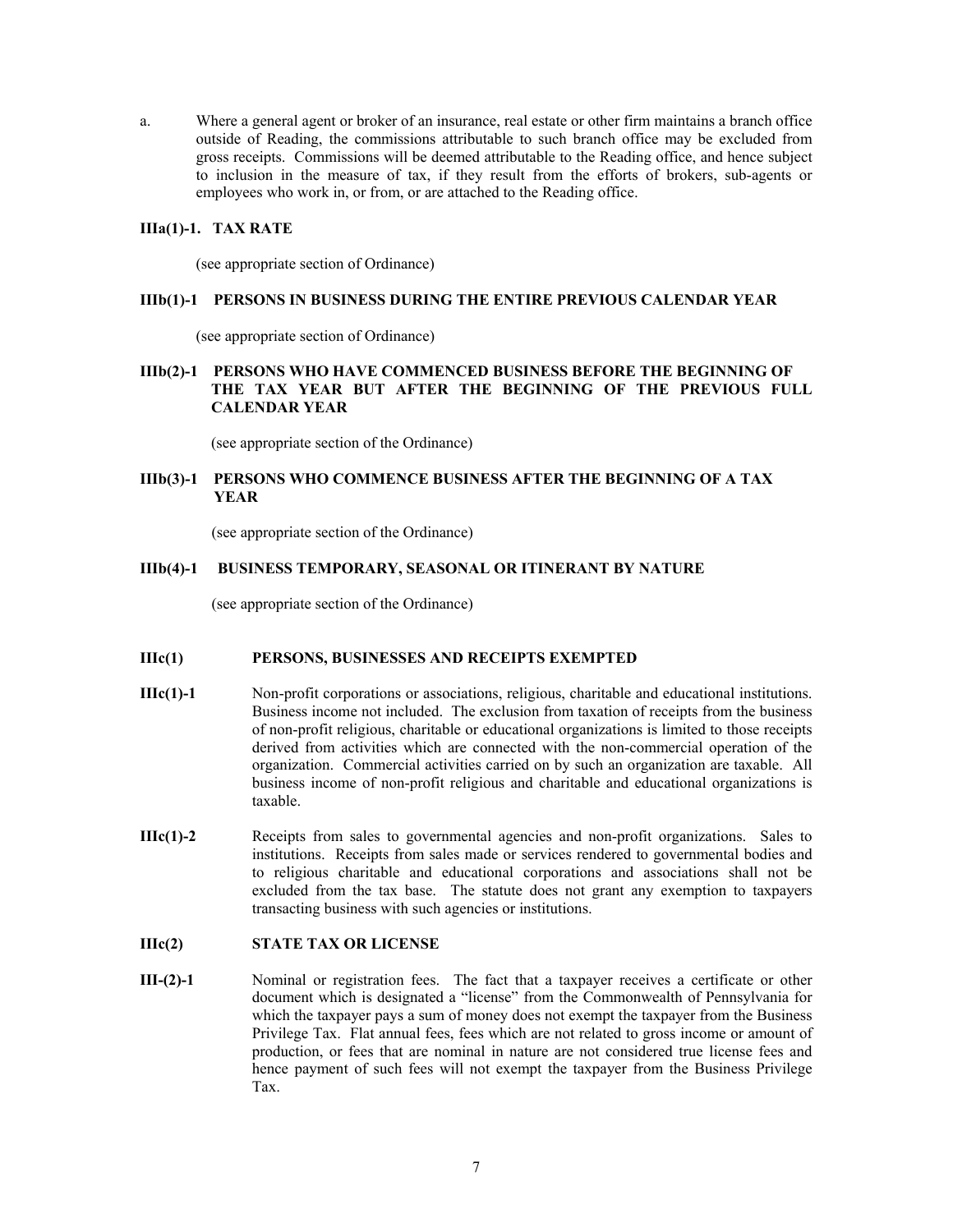- **IIIc(2)-1a** Payment to the City of Reading for housing permits, building and plumbing permits, etc. will not exempt the taxpayer from Business Privilege Tax.
- **IIIc(2)-2** Non-licensed functions taxable. The receipts of any person who falls within the state tax or license fee exemption which are derived from any activity which if conducted separate and apart from other business activities would be subject to the state tax or license fee shall not be excluded from the tax base.
- **IIIc(2)-3** Local tax under state authority. Local taxes by counties, municipalities, or other public bodies though authorized by state legislation are not considered state taxes or license fees.
- **IIIc(2)-4** Monies returned to municipalities by the state. Any tax which is collected by the state but which, with the exception of administrative costs, is returned to the municipalities, is not considered a state tax or a license fee. Such taxes include, but are not limited to:
	- a. Gross receipts taxes of non-Pennsylvania Fire and Casualty Insurance Companies.
	- b. License fees for hotels, restaurant and club liquor licenses.
- **IIIc(2)-5** State license fees which exempt receipts earned thereunder include but are not limited to those fees levied under the following acts:
	- a. The Pennsylvania Securities Act of June 24, 1939 P.L. 748, as reinacted and amended (70 P.S. Sec 31, et seq)
	- b. Small loan companies, Act of June 17, 1915 P.L. 1012, as amended (7 P.S. Sec 6151, et seq)
	- c. Consumer discount companies, Act of April 8, 1937 P.L. 262, as amended (7 P.S. Sec 6201, et seq)

# **IIIc(3) UTILITIES**

- **IIIc(3)-1** Non-utility functions taxable. The receipts of any public utility, operating under the rules and regulations of the Pennsylvania Public Utility Commission, derived from supplying services at the rates specified in its tariffs shall be excluded from the tax base. Public utilities shall not exclude from their tax base receipts derived from sales of appliances, equipment, advertising, etc. A contract carrier is not a public utility.
- **IIIc(4) PROPERTIES SUBJECT TO STATE TAX**

(see appropriate section of the Ordinance)

# **IIIc(5) PRODUCTS MANUFACTURED OR GROWN IN THE CITY OF READING**

(see appropriate section of the Ordinance)

#### **IIId DETERMINATION OF GROSS OR WHOLE VOLUME OF BUSINESS**

(see appropriate section of the Ordinance)

**IIId-1 GENERALLY**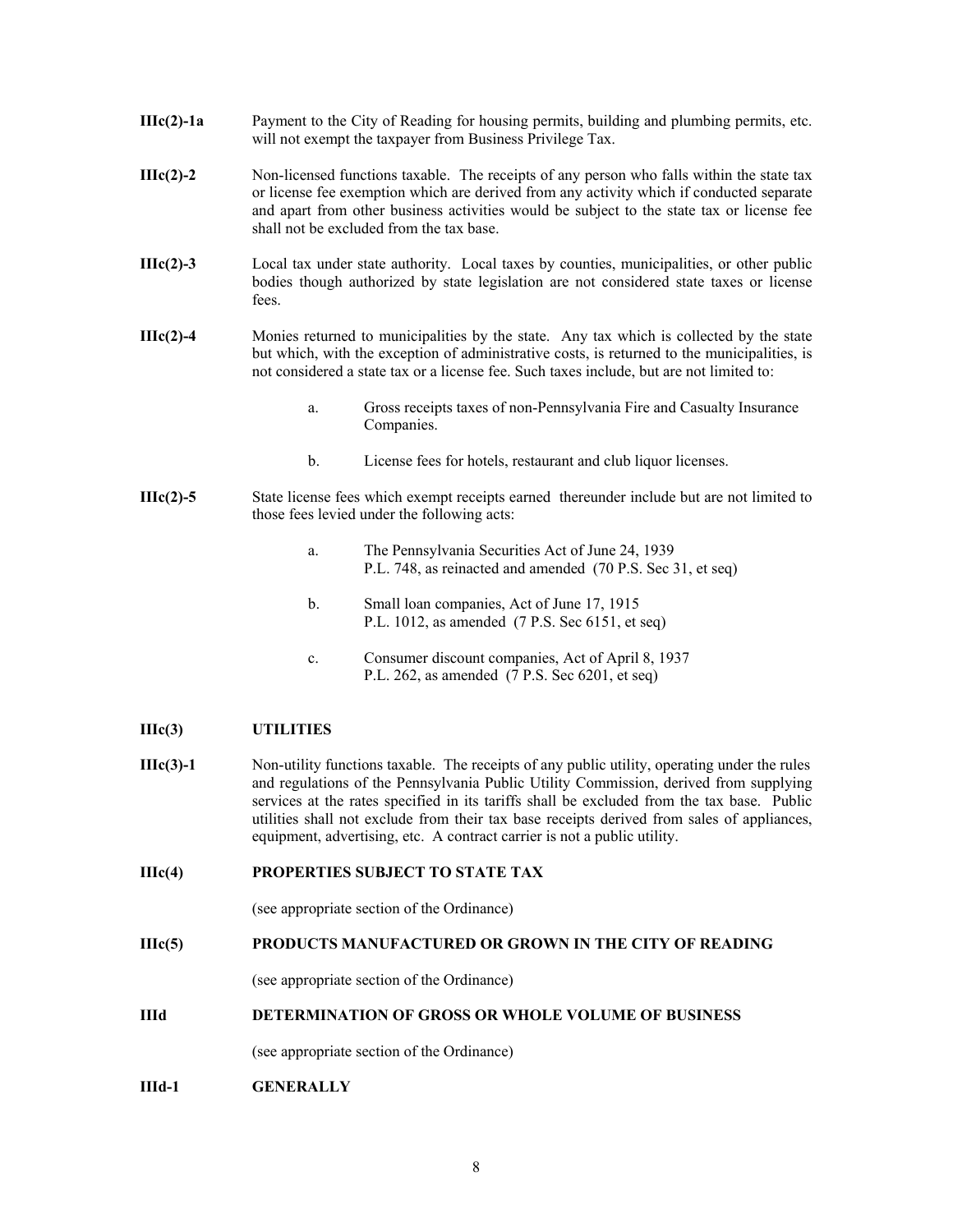a. Gross consideration means gross receipts received in, or by reason of, any sale made, or services rendered or commercial or business transaction occurring in or attributable to the City of Reading including cash, credits, and property of any kind or nature, without deduction on account of the cost of materials, labor, services or other costs, interest or discount paid, or any other expenses whatsoever.

> In general, the word "sale" as used in the definition of the term "gross receipts" includes but is not limited to any transfer of title for a consideration. It includes exchange, barter, and bailments.

#### **IIId-2 REAL ESTATE BROKERS**

- a. Generally, Real Estate Brokers, and agents are required to report as taxable receipts, the commissions and fees received for services rendered as agent in promoting the purchase and sale of real property for others. Brokers and agents not having an office in the City shall report as taxable receipts commissions received on the sale of properties within the City. Such amount does not include the gross selling price of the property, except as set forth in subparagraph c.
- b. Deduction of shared fee. A real estate broker or agent may exclude from his tax base, any commissions paid by him to another broker, or agent, on account of a contract of purchase or sale initiated, executed, or cleared in conjunction with the broker, salesman or agent to whom the commission or part of the commission is paid. Commissions paid to a salesman by a broker or agent when the salesman is affiliated with the broker or agent are not excludable from the brokers or agents tax base.
- c. Brokers sale of owned property. If a person is in the business of taking title to real property and selling the property he is required to include the gross selling price of the property taxable receipts. The same person may be taxed both as broker and as seller, depending on the nature of the transactions. If he acts as broker, salesman or agent, his tax is based on commissions.

If he buys or sells real estate either in his own name or in the name of a straw party, he is taxed on the gross selling price of the real estate.

# **IIId-3 TRAVELING EXPENSES**

a. Reimbursement of traveling expenses excluded from gross receipts only if the taxpayer incurred such expenses as agent for another from whom the taxpayer receives reimbursement for such expenses.

## **IIId-4 TRADE DISCOUNTS**

- a. Deductions allowed. Trade discounts allowed to customers may be deducted from the gross amount charged in ascertaining the amount to be reported as receipts from sales. Trade discounts include:
	- (1) discounts deducted from the face amount of the bill as a method of adjusting the list price
	- (2) discounts unconditionally deducted by customers at settlement of their bills and allowed as a matter of established custom of the trade without regard to the due date of such bills or the form or terms in which such discounts are described or stated on bills.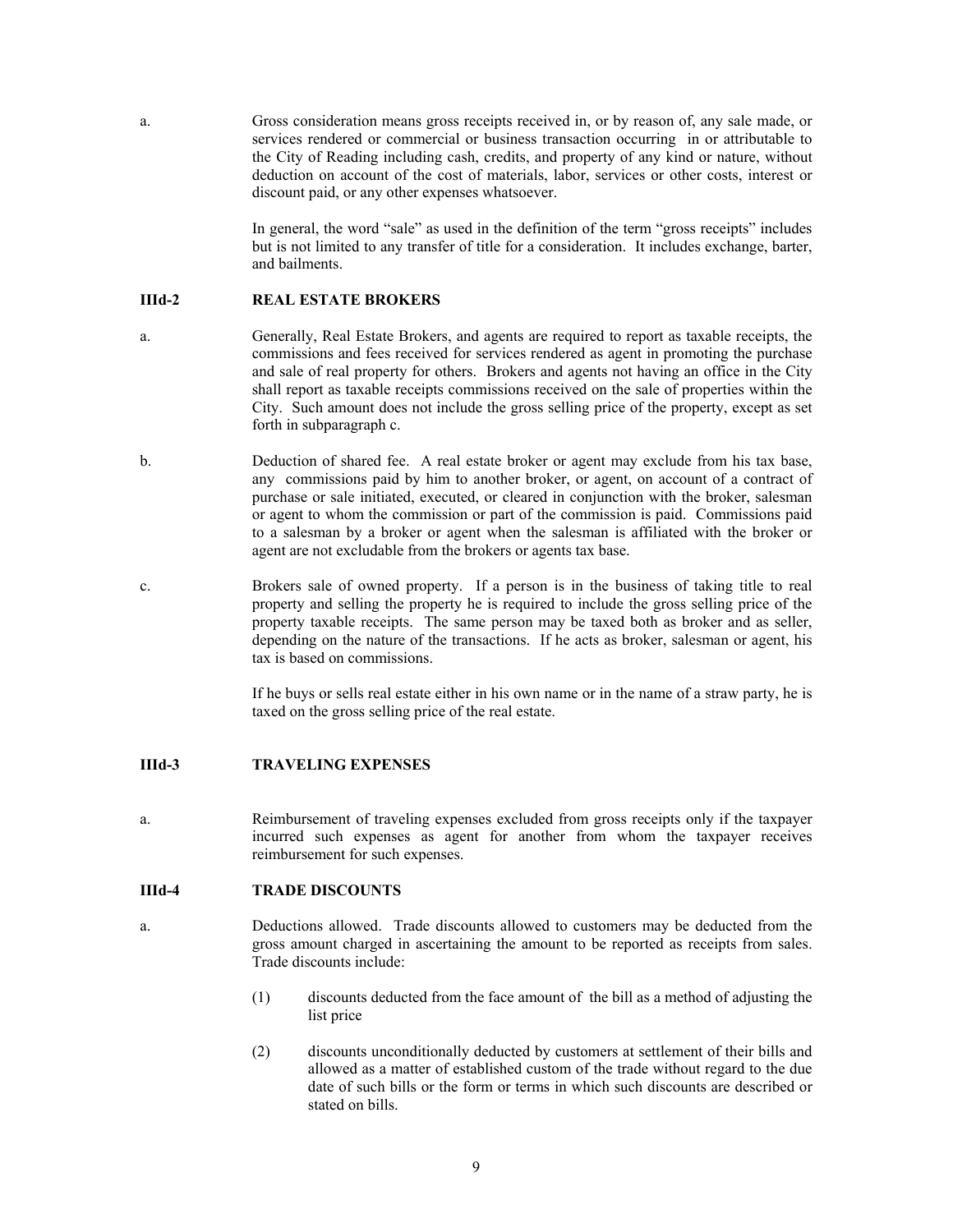#### **IIId-5 OTHER DISCOUNTS**

a. Deductions allowed. Discounts allowed to customers as cash discounts for prompt payment of their bills may be deducted from gross receipts.

# **IIId-6 FREIGHT DELIVERY, OR OTHER TRANSPORTATION CHARGES**

- a. If seller contracts to deliver. If the seller contracts to deliver the property sold to some designated place, or is obligated under the terms of the contract to pay transportation charges to some designated place, the transportation services are rendered to the seller and the freight, delivery or other transportation charges so incurred by the seller may not be deducted from the receipts.
- b. If buyer deducts cost of delivery from payment. If property is sold on terms requiring the seller to deliver such property to a designated place but the purchaser pays the amount of freight, delivery or other transportation charges in the first instance, and deducts such charges from the invoice price in making remittance to the seller, no deduction from gross receipts may be taken by the seller.
- b. If seller advances charges. Where the seller advances the freight, delivery or other transportation charges for the account of the purchaser in accordance with the terms of the contract of sale, such charges may be excluded from gross receipts of the seller provided:
	- (1) that such charges are the actual charges incurred and are billed as such to the purchaser, and
	- (2) that the books and records of the taxpayer clearly indicate such facts.

# **IIId-7 PRINCIPAL AND AGENT**

- a. General. Receipts from sales made, or services rendered, by an agent for the account of his principal are to be reported by the principal. It is immaterial in such cases whether the customer or the client remits directly to the principal, or to the agent for transmittal to the principal. The agent is required to report as gross receipts only the commission withheld by him as compensations for his services before remitting to his principal and any commissions paid to him after remitting to his principal. No deduction from gross receipts may be taken by the principal for commission paid to, or withheld by the agent. A manufacturer's representative is taxable on his gross commissions unless his relationship to the principal is that of employer and employee. This relationship of employer and employee exists if the principal pays social security and unemployment compensation taxes on behalf of the person claiming exemption and if, in the event of an accident in the course of employment, the manufacturer's representative might become entitled to Workmen's Compensation.
- b. Undisclosed principal. A person selling property, including real property, or rendering services for an unknown or undisclosed principal, is subject to tax as a principal unless there is disclosed in the agent's return the identity of the principal and the amount of the sale made on his behalf.
- c. Condition as to recognition of agency. A person will be regarded as acting as agent or broker in promoting or soliciting sales or rendering services for the account of a principal when it appears: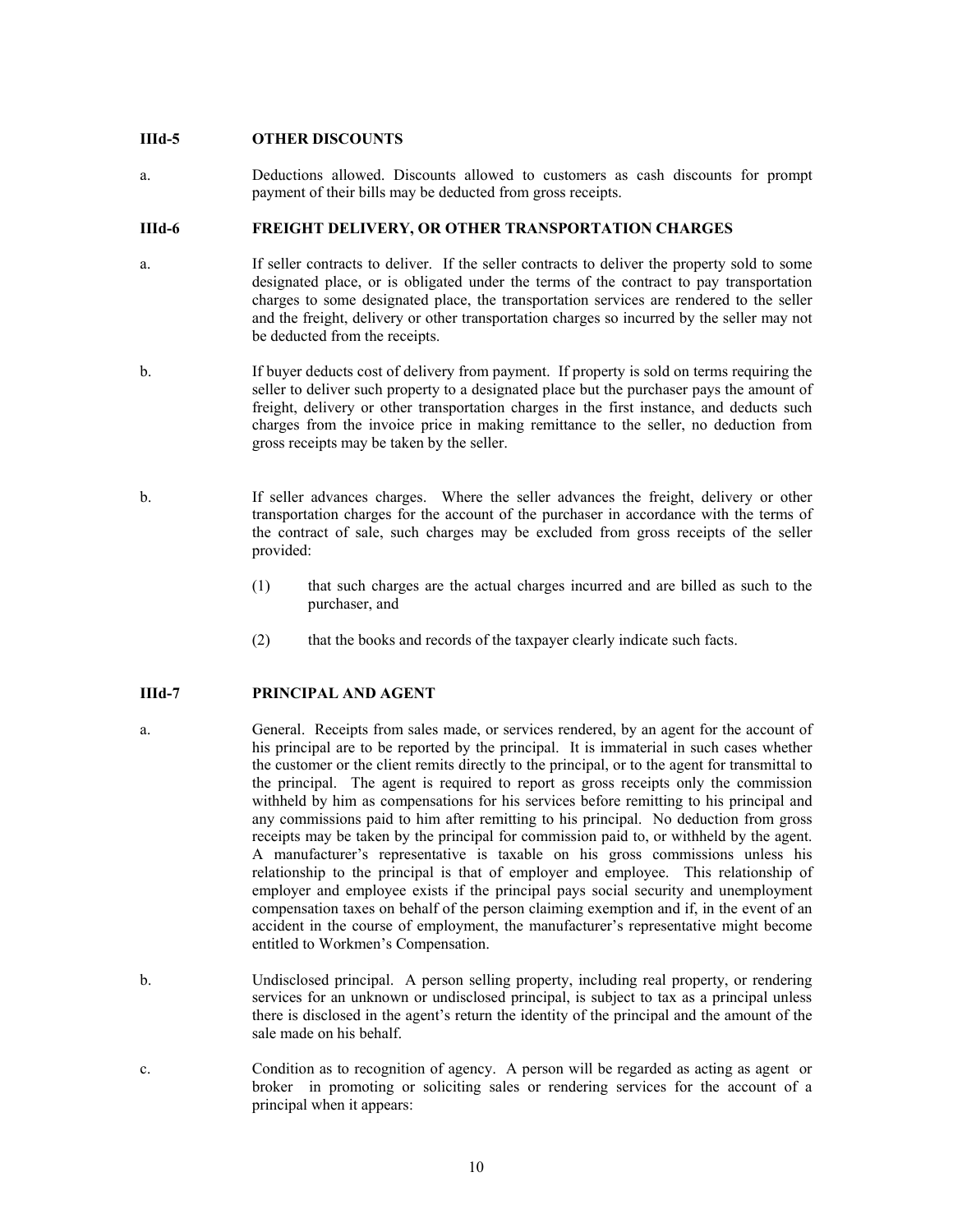- (1) that the contract or agreement between such persons clearly establishes the relationship of principal and agent,
- (2) that the books and records of the agent or broker show the name of the actual owner of the property on whose behalf the sale is made,
- (3) that the books and records of the agent or broker show the amount of gross sales and the amounts of commission due thereon.
- d. Collection by agent. Money or property received by a taxpayer, as agent, for transmittal to a third party is not to be reported by such taxpayer as gross receipts, but any commission received by him for his services as agent must be included in gross receipts.

#### **IIId-8 CONDITIONAL AND INSTALLMENT SALES**

- a. Reported as Cash sales. A person making conditional sales or other installment sales of property is required to report the total selling price of such sales as gross receipts for the tax year in which the contracts of sale are entered into, without regard to the fact that the seller may arrange to receive payment from the purchaser on an installment basis or that such contracts may be discounted or pledged with, or sold to, a finance company.
- b. Property repossessed. Where tangible personal property, sold under a conditional or other installment sales contract, is repossessed by the seller, and the repossessed property is subsequently sold, the receipts from such sales are to be included in the measure of the tax only to the extent that the amount of the sale exceeds the balance due on the original sale at the time of repossession. No deduction shall be allowed upon resale, if the resale price is less than the unpaid balance.
- Example: "A" sells personal property to "B" for \$10,000 under a conditional agreement of sale. "B" makes several installment payments to "A" totaling \$6,000. "B" subsequently defaults and the property is repossessed by "A". "A" is required to report \$10,000. He may not deduct from gross receipts the unpaid balance of \$4,000 due from "B" at the time of repossession. If the property repossessed by "A" is subsequently sold, the receipts from the sale thereof are to be reported only to the extent which the amount of the sale exceeds the unpaid balance of \$4,000. Thus, if the repossessed property sold for \$5,000 "A" is required to report only \$1,000 as additional receipts; if the property is sold for \$3,000 "A" is not required to report any portion of such receipts and is entitled to \$1,000 deduction from his current year's gross receipts.

#### **IIId-9 EXCHANGES BETWEEN DEALERS IN SIMILAR LINES**

a. Where dealers engaged in similar lines of business exchange articles of tangible personal property and one of them makes payment to the other in addition to the property exchanged by him, the transactions constitute sales to each other. The receipt of each dealer is measured by the gross value of the consideration received by him. Where a dealer transfers property, such as an automobile, to another dealer with the understanding that property of identical description will be returned at a subsequent date, such transaction does not constitute a sale and the value of the property exchanged need not be included in the gross receipts of either dealer. Receipts by dealers from sales to other dealers in the same line where the dealer transfers title or possession at the same price for which he acquired the merchandise may be excluded from gross receipts.

# **IIId-10 CONSIGNMENT TRANSACTIONS**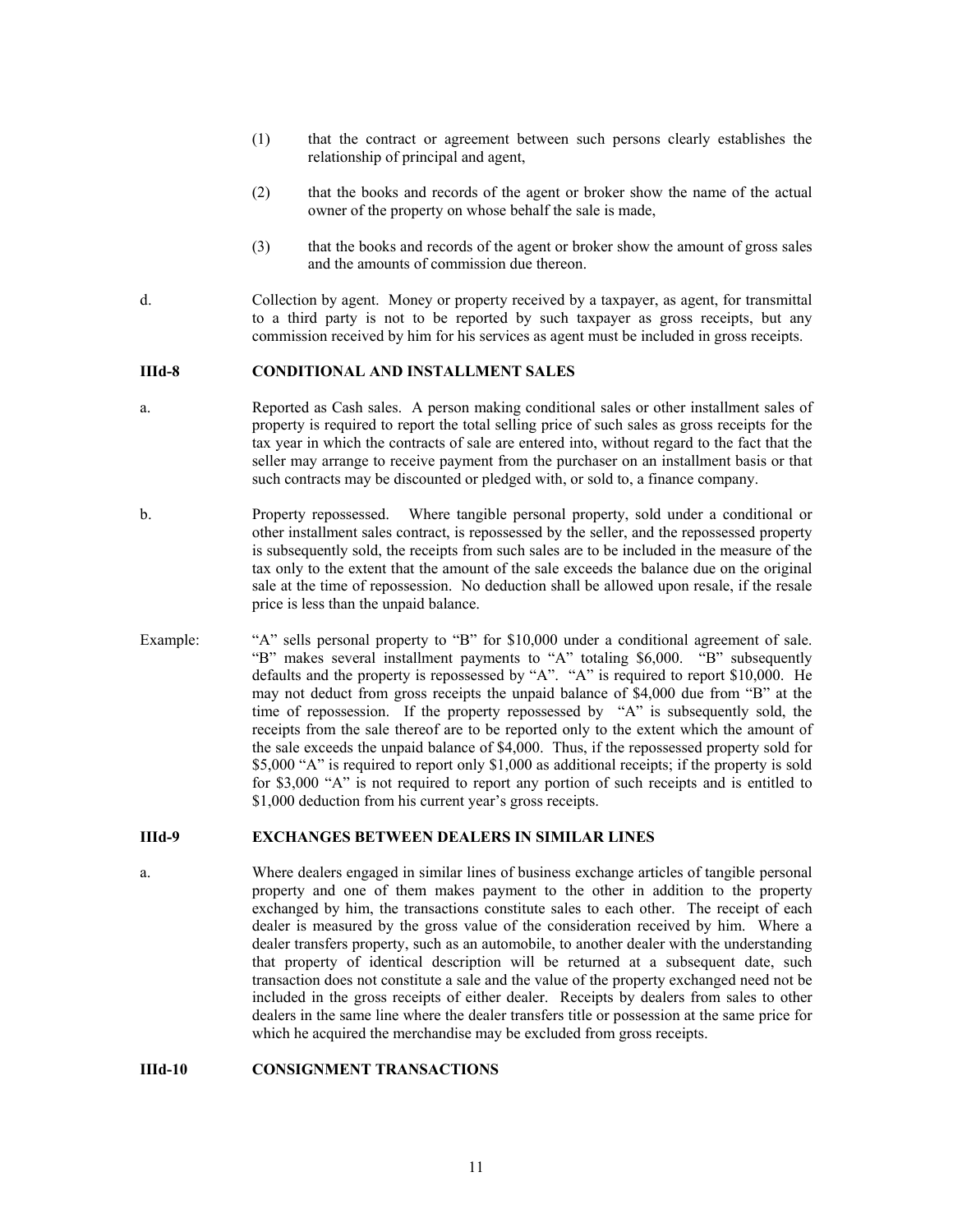a. The status of a person accounting for receipts from consignment transactions will depend on the terms and conditions expressly set forth in the contract between the consignor and the consignee. In all cases, the substance rather than the form of the relationship between the parties shall be the determining factor. Where the contract does not clearly set forth the status of the parties thereto, the following principles shall apply:

- (1) City of Reading Consignor. If the person located n the City of Reading ships goods on consignment to a person located outside the City of Reading for subsequent sale by such consignee, the consignor is not deemed to be doing business at the location of the consignee, nor will such location be recognized as a branch of the consignor. When the consignee makes a sale of the consignor's goods, the consignee will be deemed to have purchase of the goods from the consignor at such time for resale to his (the consignee's) customer. Such transactions are deemed to result in either wholly taxable or wholly exempt receipts to the consignor at the time the consignee consummates the sale with his (the consignee's) customer. If the consignee is located within Pennsylvania, the receipts will be considered wholly taxable receipts. If the consignee is located outside of Pennsylvania the receipts will be considered either wholly taxable or exempt according to Regulation III-3 as if the consignee is considered the buyer.
- (2) Out-of-City of Reading Consignor. If a person located outside City of Reading ships goods on consignment to a person located in City of Reading for subsequent sale by such consignee, the consignor will be deemed to have sold the goods to the consignee at the time the consignee sells the goods to his (the consignee's) customer. Such transactions are deemed to result in either wholly taxable or exempt receipts to the consignor, depending upon the location of such consignor. If the consignor is located within Pennsylvania the receipts will be considered wholly taxable receipts; if the consignor is located outside Pennsylvania the receipts will be considered exempt receipts.

#### **IIId-11 LEASED DEPARTMENTS**

- a. Return by lessor. Where a person leases a department of his business to another, such person may include in his return the gross receipts from business done and sales made by lessee. When the business of such leased department is included in the return made by the lessor, a schedule must be attached to the return containing the name of the lessee, a description of the department operated, and a statement to the effect that the lessor assumes liability for reporting the gross receipts and paying the tax accruing against the lessee of such department. The lessee, however, is not relieved from his liability for Business Privilege Taxes if the lessor fails to make a proper return or fails to pay the tax due. Should a change occur in the ownership or status of any leased department, the lessor shall notify the Business Administrator promptly.
- b. Return by lessee. If the lessee wishes to file returns independently, such lessee is required to include in his return the entire gross receipts of said lessee whether collected by the lessor, or the lessee without deducting any expenses or commissions charged to him by the lessor. To expedite the examination and audit of returns filed by such lessee, the Business Manager may require the lessor to furnish a statement of the entire gross receipts collected on behalf of the lessee.

#### **IIId-12 PERSONS ERECTING BUILDINGS OR OTHERWISE ALTERING, REPAIRING, OR IMPROVING REAL PROPERTY**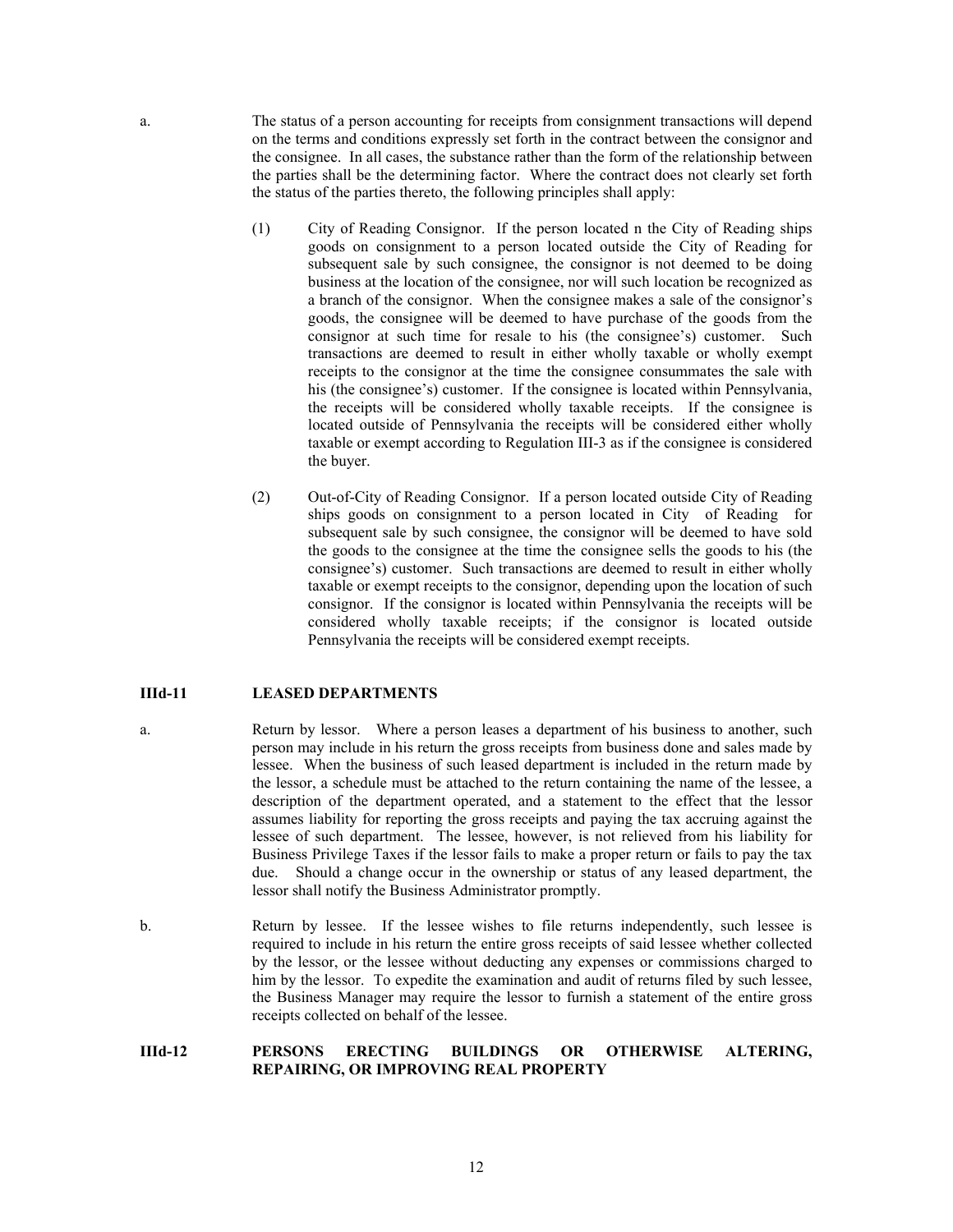a. General. A contractor or subcontractor, resident or non-resident, engaged in City of Reading in the business of erecting buildings or otherwise altering, repairing or improving real property, is required to report as gross receipts all receipts derived from the performance of such contract. The amount of receipts to be included in the tax base shall be the full contract price, that is the total amount received or receivable by way of a fixed or determinable amount under the terms of the contract. The contract price will be considered to include all charges made by a contractor, or subcontractor for materials, labor, or other obligations for which the contractor becomes liable in the performance of the contract. In the case of a contractor, no deduction may be made with respect to amounts paid to subcontractors and materialmen.

b. Cost-plus contracts. A general contractor performing contracts on the basis of 'cost-plusa-fixed-fee" or "cost-plus-a-percentage" is required to report as gross receipts the full contract price as explained above; unless he has no connection whatsoever with the purchase of materials and/or the hiring of labor. In cases, where the owner of the property buys the materials and hires all labor in his own name and pays the general contractor a fixed fee, or a percentage of the total cost to supervise and direct the construction project, the general contractor will be required to report only the gross amount of the fee or percentage received. Where the owner authorizes the general contractor to make for him such purchases of tangible personal property, or hire such labor or engage such sub-contractors as are necessary for the performance of the contract and (1) pledges his credit and is liable in the first instance to the materialmen, suppliers, laborers or subcontractors, as distinguished from merely guaranteeing payment to them or undertaking to reimburse the general contractor for the cost of such materials, services or subcontractors, and (2) agrees to make payment directly to the materialmen, suppliers, laborers or subcontractors, such sales or services will be regarded as made directly to the owner, and the general contractor will not be required to include such items in his gross receipts.

c. Government contracts. Receipts from the performance of contracts entered into with the City of Reading or the Commonwealth of Pennsylvania, or the United States of America or any subdivision of such governments are to be included in the measure of the tax.

## **III-13 CONTRACTORS WHO REPAIR, ALTER, AND IMPROVE TANGIBLE PERSONAL PROPERTY**

a. Persons engaged in business in the City of Reading as contractors who repair, alter and improve tangible personal property for the account of others are subject to tax under the provisions of the Business Privilege Tax Ordinance. When contractors perform labor or services on articles of tangible personal property furnished by the other party to the contract, such contractors are required to report only the amount due them for labor or services rendered.

# **IIId-14 BUILDINGS, HOTELS, MOTELS, APARTMENT HOUSES, BOARDING HOUSES, NURSING HOMES, ETC.**

- a. Generally, persons operating hotels, motels, apartment houses, boarding houses, nursing homes, rooming houses and all other such establishments are taxable on receipts from renting of rooms, furnishing of meals and any other service rendered.
- b. Depreciation, Maintenance, etc. Any person carrying on the business of renting buildings, offices, space, stores, dwelling houses, etc shall include gross rentals received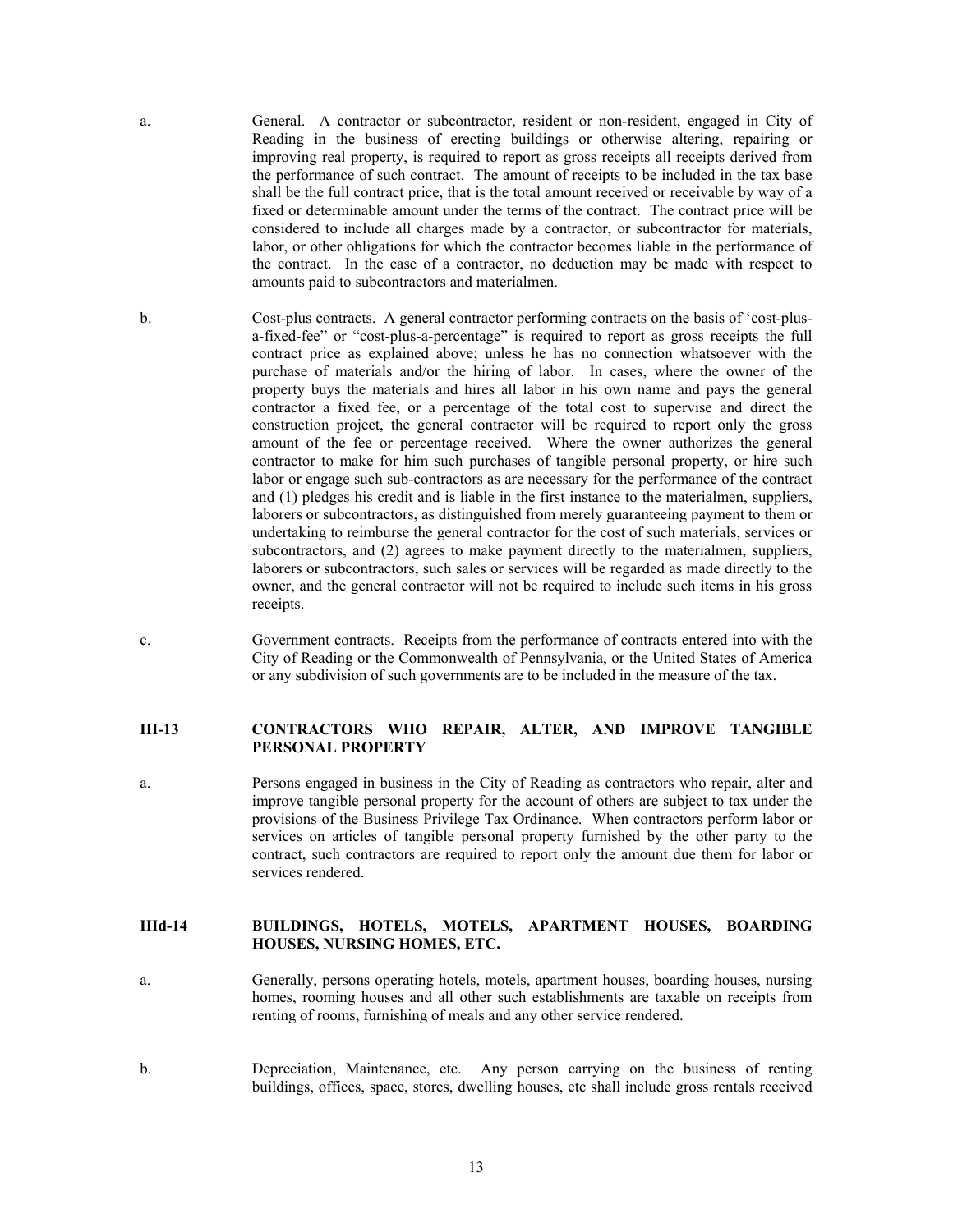in the tax base. No deductions may be made for depreciation, cost of maintenance, repairs, etc.

- c. Non-profit corporations and associations. Persons operating private hospitals, nursing homes, and sanitariums are subject to the tax. The law exempts such institutions only when they are operated by a non-profit corporation or association organized for religious, charitable or educational purposes as set forth in Regulation IIIc-1.
- d. Pennsylvania Room Occupancy tax. (see Regulation IIId-5-1)

#### **IIId-15 INSURANCE COMPANIES**

- a. Tax Base. Insurance companies whether mutual or stock companies, domestic or foreign are subject to the tax for the privilege of carrying on business in the City of Reading. The tax for the privilege of writing insurance is based on premiums received from risks in the City of Reading without any deductions therefrom for any costs or expenses whatsoever.
- b. Reinsurance. Reinsurance assumed shall not be included in the tax base; reinsurance is not deductible from gross receipts.
- c. Return premiums and dividends. Receipts from premiums include gross direct premiums, less return premiums thereon. Dividends credited to policyholders may be deducted if such dividends are in the nature of an adjustment of the premium charged.
- d. Other receipts. Receipts from servicing mortgages, operating hotels, etc, are to be included in the tax base.
- e. Exemptions. (see IIIc(2)

#### **IIId-16 INSURANCE AGENTS, BROKERS, AND UNDERWRITERS**

- a. General agents. General agents for insurance companies are required to report as gross receipts the entire commissions received as compensation for their own efforts on policies sold by them directly and the overriding commissions received by them upon business produced by brokers or sub-agents.
- b. Brokers or sub-agents. Brokers or sub-agents are required to report as gross receipts the commissions received as compensation for their service.
- c. Employee of single company. A person who represents a single insurance company is subject to tax hereunto unless he:
	- (1) devotes his entire time to the company,
	- (2) is considered by the company to be its employee, and the company pays Social Security and Unemployment Compensation taxes on behalf of the person claiming the exemption and in the event of an accident in the course of employment, said person is entitled to Workmen's Compensation, and
	- (3) does not employ solicitors, subagents, or other persons to whom he pays salaries, commissions or other compensation in connection with insurance business solicited.

#### **IIId-17 UNDERTAKERS, MORTICIANS AND FUNERAL DIRECTORS**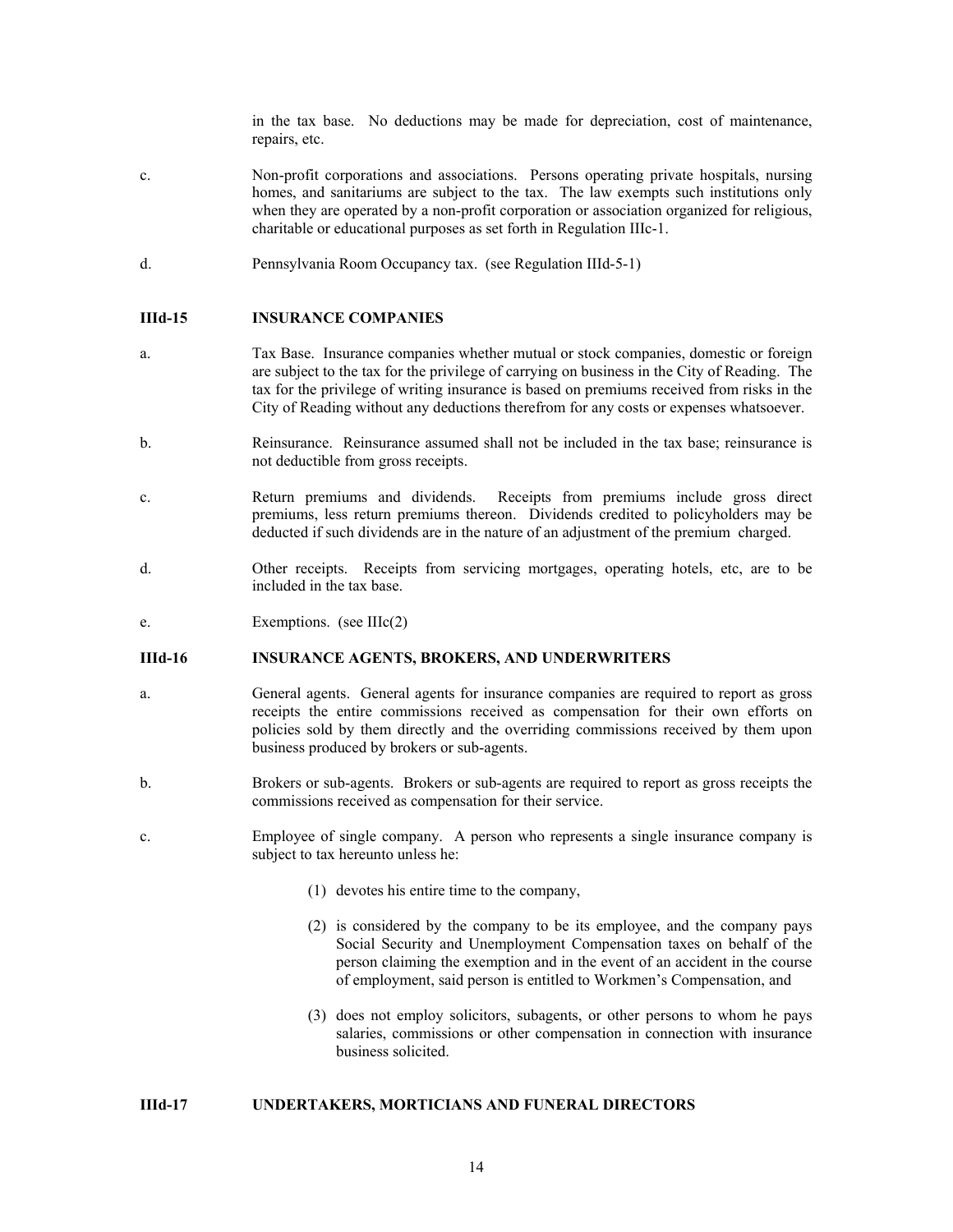a. Persons engaged in business as undertakers, morticians or funeral directors are required to report as gross receipts the total charges made to clients without deducting therefrom any costs or expenses whatsoever. Both the sale of tangible personal property and a charge for rendering service must be included in the tax base.

## **IIId-18 SALE OF CAPITAL ASSETS**

- a. Generally. The profits (not gross proceeds) resulting from the sale of capital assets, such as plant machinery and equipment, furniture, fixtures, delivery equipment, etc are to be included in the tax base. If a loss is sustained on such sales it may not be offset against gross receipts from other sources. In computing the profits to be included in the tax base, the costs of the asset, less allowable depreciation, is to be deducted from the gross proceeds of the sale.
- b. Asset located outside City of Reading. Where the capital asset sold was located at an established place of business of the taxpayer outside City of Reading, the profit realized on the sale thereof may be excluded from the tax base.
- c. Bulk sale or exchange, merger. Where a corporation realizes a gain as the result of a sale or exchange of substantially all of its assets, or as the result of a merger or consolidation with another corporation, the amount of such a gain must be included in the tax base.

## **IIId-19 RESERVED**

## **IIId-20 DEPOSIT ON CONTAINER**

a. A person making a sale of products in a container on which there is a deposit to insure the return of the container is require to report only the gross selling price of the product in the container.

#### **IIId-21 VENDING MACHINES**

a. The entire gross receipts of vending machines and other mechanical devices which dispense goods, wares, and merchandise are to be included in the gross volume of business of the owner or lessor thereof. No deductions may be made therefrom for splits, rentals, commissions or other remuneration to persons in charge of the machines and/or to the lessees of the premises upon which the machines are located.

## **IIId-22 INTER-COMPANY TRANSACTIONS**

a. Receipts from transactions between affiliated companies other than those of a purely accommodation nature, are subject to inclusion in "gross volume of business".

# **IIId(1)-1 PROPERTY TRADED IN**

a. In the case of trade-in transactions in which goods, wares and merchandise are sold and allowances made for other property which is traded in and is accepted by the vendor or dealer in part payment of the property sold, the allowance made for the property traded in shall not be deducted from the selling price of the property sold in computing the gross receipts upon which the tax is based. The vendor or dealer must include in his gross volume of business the full selling price of the property sold without any deduction therefrom for any allowance made or property traded in. Where the property traded is subsequently sold by the vendor or dealer, the latter must include in his gross receipts only the amount by which the sale of the article exceeds the trade-in allowance.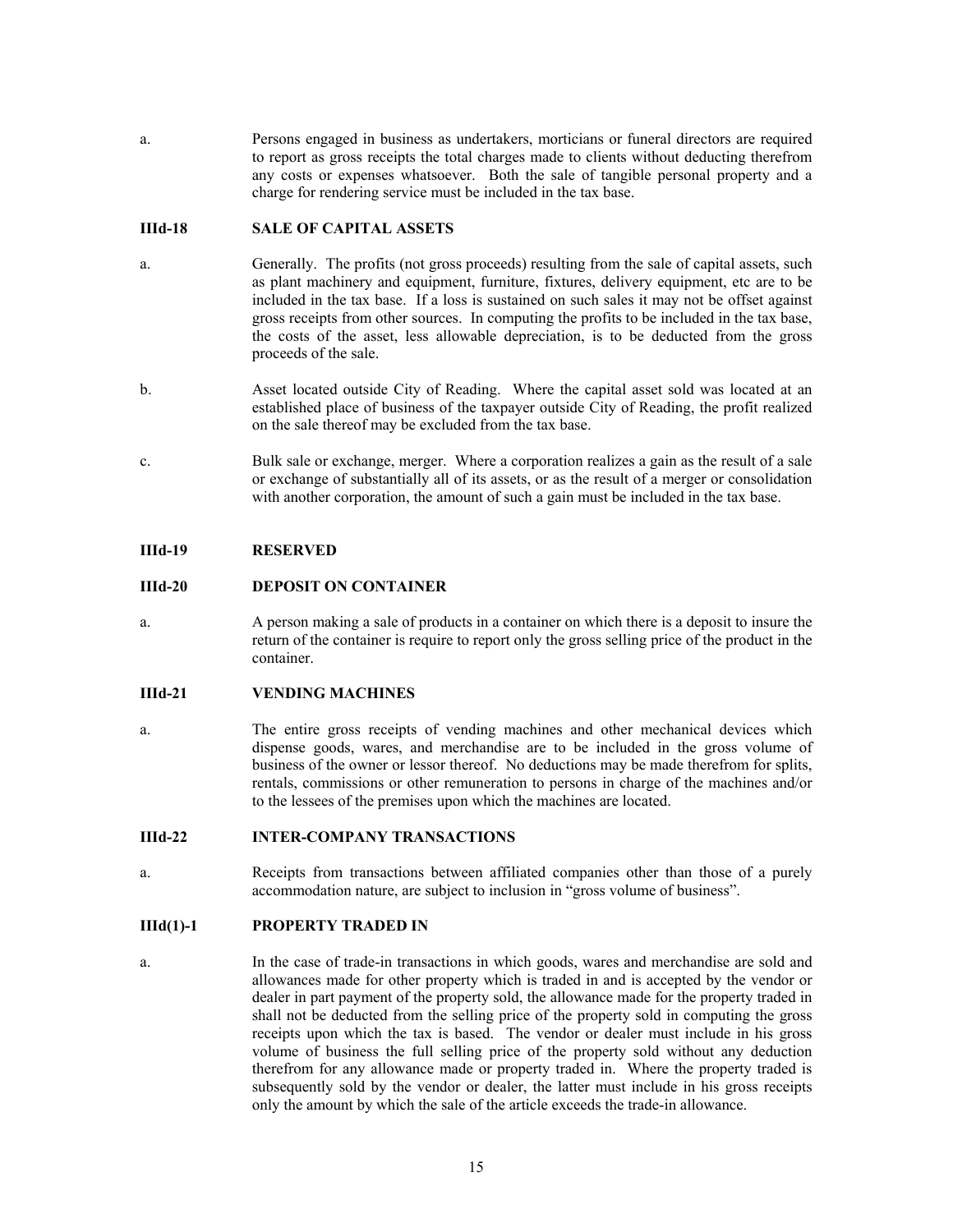#### **IIId(2)-1 REFUNDS, CREDITS OR ALLOWANCES**

Refunds, credits or allowances given by the seller to a purchaser on account of defects in goods sold or merchandise returned may be deducted from gross receipts in ascertaining the amount to be reported as taxable.

#### **IIId(3)-1 COMMISSIONS PAID BY BROKERS**

Any broker, agent or salesman who splits or otherwise divides a commission with another broker, agent or salesman in the same type of business by reason of the fact that the second broker initiated, executed, cleared or completed a portion of the transaction for which the fee is paid shall be permitted to exclude from his gross receipts that portion of the fee paid to the other broker, agent or salesman. This section does not exempt socalled finders fees, kick-backs, commissions or other remuneration paid by a broker, agent or salesman to another individual not in the same type of business as the broker, agent or salesman. Nor does this section exempt from the gross receipts of a broker or agent a commission paid by said broker or agent to a salesman affiliated with him.

#### **IIId(4)-1 BAD DEBTS**

(see appropriate section of the Ordinance)

## **IIId(5)-1 TAXES COLLECTED AS AGENT FOR THE UNITED STATES OF AMERICA, COMMONWEALTH OF PENNSYLVANIA, OR THE CITY OF READING**

 Taxes collected as agent for the United States of America, Commonwealth of Pennsylvania, or the City of Reading are excludable from taxable receipts.

#### **IIIe-1 PARTIAL EXEMPTIONS**

(see appropriate section of the Ordinance)

# **IIIf-1 WHEN SAME TAX IS IMPOSED BY TWO TAXING BODIES**

(see appropriate section of the Ordinance)

#### **IIIg-1 RECORDS**

(see appropriate section of the Ordinance)

## **IVa RETURNS**

# **IVa-1 FILING RETURNS**

 Forms may be obtained from the Business Privilege Tax Office in Reading City Hall or by writing to the Business Privilege Tax Office of the City of Reading, Reading PA 19601. Failure to receive the forms will not excuse the taxpayer for failure to file a return.

#### **IVa-2 WHO MUST FILE A RETURN**

Every individual, partnership, limited partnership, association and corporation, and every receiver, trustee, assignee, or other person acting in a fiduciary or representative capacity, whether appointed by a court or otherwise, and any combination of persons carrying on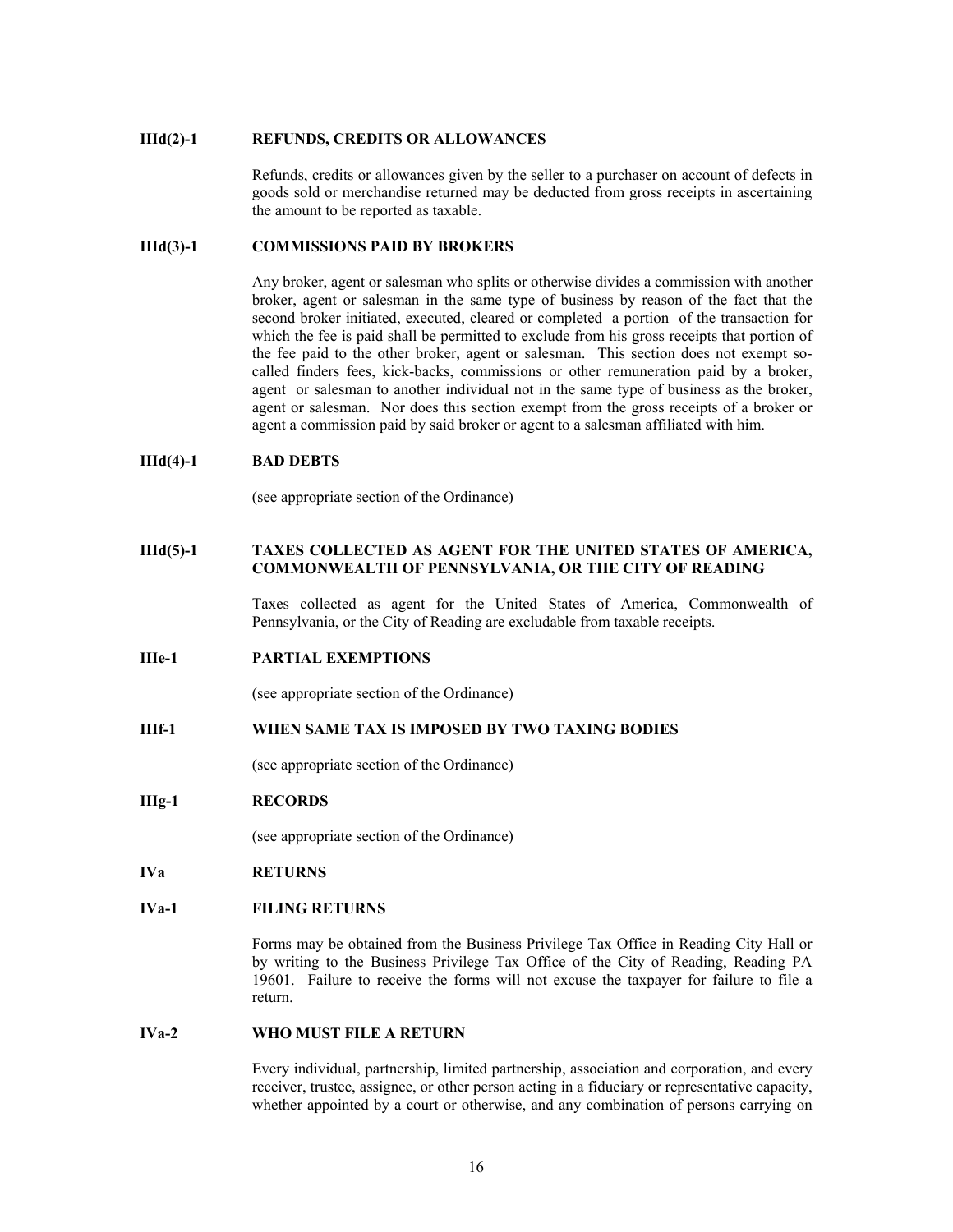or exercising for gain or profit any trade, business, profession, vocation or commercial activity in the City of Reading must file Business Privilege Tax returns.

## **IVa-3 PARTNERSHIPS**

A partnership is considered to be a taxable unit. The respective partners are not required are not required to file separate returns as individuals, but they are jointly and severally liable for payment of the tax.

# **IVa-4 SIGNATURE**

If the taxpayer is an individual, he shall sign the return. If the taxpayer is a partnership, the return should be signed by at least one of the general partners. If the taxpayer is a corporation, the return should be signed by an officer of the corporation.

#### **IVa-5 MULTIPLE PLACES OF BUSINESS**

If a taxpayer maintains more than one place of business in the City of Reading he is required to file only one return and may include therein the receipts from transactions occurring in all his places of business in the City of Reading.

# **IVa-6 LESSORS AND LESSEES OF DEPARTMENTS WITHIN OTHER BUSINESS**

(see Regulation IIId-11)

# **IVb-1 TIME AND PLACE OF FILING**

(see appropriate section of the Ordinance)

# **IVc PAYMENT OF TAX AND PENALTIES FOR LATE PAYMENT**

(see appropriate section of the Ordinance)

# **IVd REFUND**

Any tax payment made under protest which the City of Reading thereafter determines to have been improperly paid shall be refunded to the taxpayer together with interest thereon computed at 6% per annum from the date of payment to the date of refund.

#### **V LICENSE**

(see appropriate section of the Ordinance)

# **V-1 TO WHOM ORDINANCE APPLIES**

(see appropriate section of the Ordinance)

#### **V-2 POSTING LICENSE**

- a. Generally. The license must be posted conspicuously at each place of business of licensee at all times.
- b. Vending machine owners. A person who sells goods, wares or merchandise by means of vending machines and who has not otherwise procured a license under this ordinance, shall procure one license covering all his vending machines and shall post it at his principle place of business.